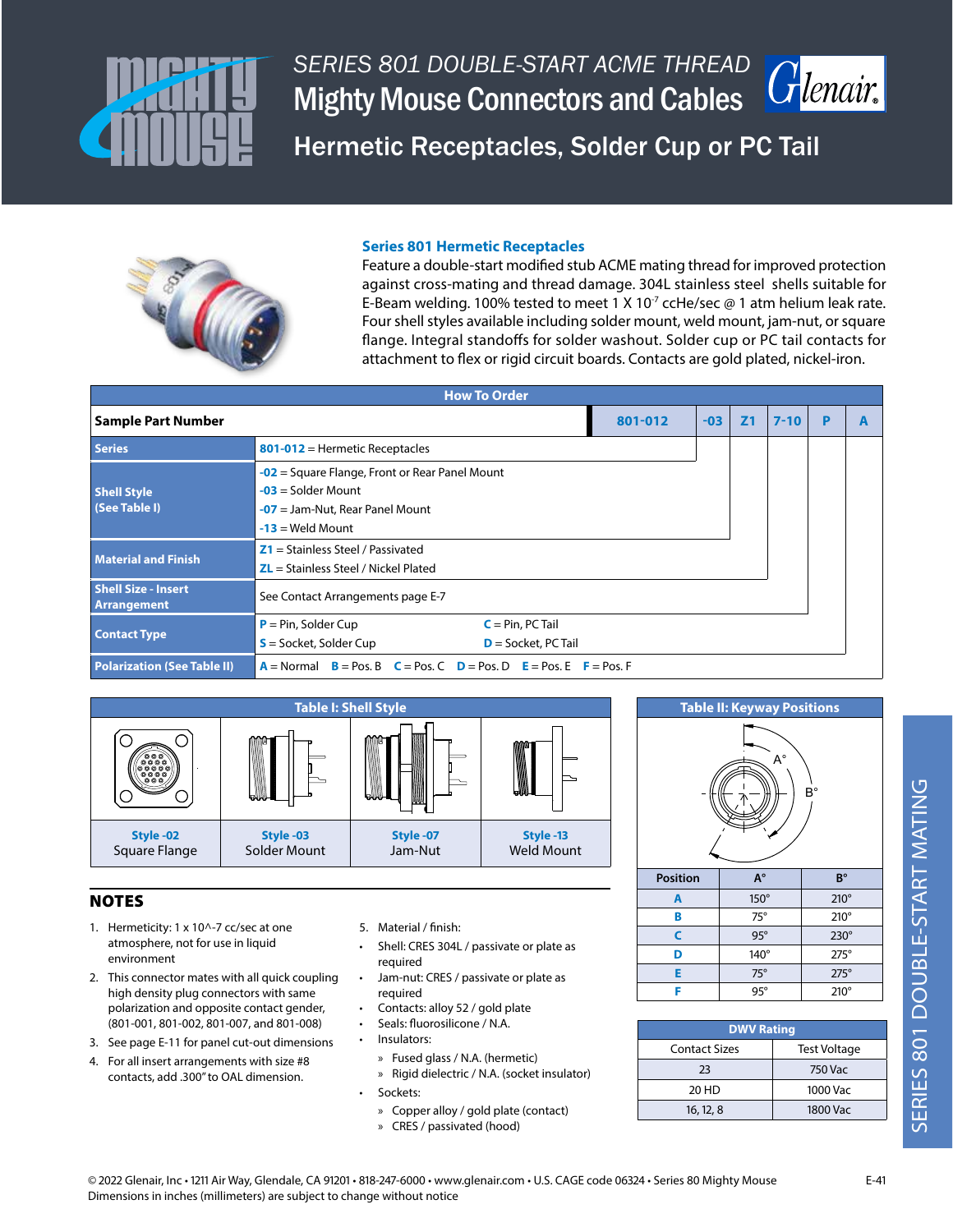



Hermetic Jam-Nut Receptacle, Solder Cup or PC Tail

### JAM-NUT MOUNT RECEPTACLE - SHELL STYLE 07





|                             | <b>Dimensions</b> |               |               |                              |                                 |               |                    |  |  |  |  |  |
|-----------------------------|-------------------|---------------|---------------|------------------------------|---------------------------------|---------------|--------------------|--|--|--|--|--|
| <b>Shell</b><br><b>Size</b> | ØA                | <b>B</b> Flat | C Flat        | D<br><b>Thread</b>           | <b>E</b> Thread<br><b>UN-2A</b> | ØF            | ØG<br>PC Tail Dia. |  |  |  |  |  |
|                             |                   |               |               |                              |                                 |               |                    |  |  |  |  |  |
| 5                           | .575 (14.60)      | .350(8.89)    | .545 (13.84)  | .3125-.05P-.1L-2A            | .3750-28                        | .244(6.20)    | #23                |  |  |  |  |  |
| 6                           | .635(16.13)       | .410 (10.41)  | .595 (15.11)  | .3750-.05P-.1L-2A            | .4375-28                        | .330(8.38)    | .018/.022          |  |  |  |  |  |
| 7                           | .755 (19.18)      | .536 (13.61)  | .723 (18.36)  | .4375-.05P-1L-2A<br>.5625-32 |                                 | .432 (10.97)  | (0.46/0.56)        |  |  |  |  |  |
| 8                           | .755 (19.18)      | .536 (13.61)  | .723 (18.36)  | .5000-.05P-1L-2A             | .5625-32                        | .493(12.52)   | #20                |  |  |  |  |  |
| 9                           | .830 (21.08)      | .596 (15.14)  | .790 (20.07)  | .5625-.05P-.1L-2A            | .6250-28                        | .551 (14.00)  | .024/.028          |  |  |  |  |  |
| 10 <sup>°</sup>             | .890 (22.61)      | .658 (16.71)  | .855(21.72)   | .6250-.05P-1L-2A             | .6875-28                        | .620(15.75)   | (0.61/0.71)<br>#16 |  |  |  |  |  |
| 11                          | .960 (24.38)      | .718 (18.24)  | .925 (23.50)  | .6875-.05P-.1L-2A            | 7500-28                         | .662(16.81)   | .060/.064          |  |  |  |  |  |
| 13                          | 1.078 (27.38)     | .845(21.46)   | 1.044(26.52)  | .8125-.1P-.2L-2A             | .8750-28                        | .703 (17.86)  | (1.52/1.63)        |  |  |  |  |  |
| 16                          | 1.265 (32.13)     | 1.022 (25.96) | 1.230 (31.24) | 1.0000-.1P-.2L-2A            | 1.0625-20                       | .863(21.92)   | #12                |  |  |  |  |  |
| 17                          | 1.325 (33.65)     | 1.096 (27.84) | 1.290 (32.77) | 1.0625-.1P-.2L-2A            | 1.1250-28                       | .912(23.16)   | .092/.096          |  |  |  |  |  |
| 19                          | 1.450 (36.83)     | 1.225 (31.12) | 1.415 (35.94) | 1.1875-.1P-.2L-2A            | 1.2500-28                       | 1.018 (25.86) | (2.34/2.44)        |  |  |  |  |  |
| 21                          | 1.625 (41.28)     | 1.346 (34.19) | 1.577 (40.06) | 1.3125-.1P-.2L-2A            | 1.3750-28                       | 1.170 (29.72) |                    |  |  |  |  |  |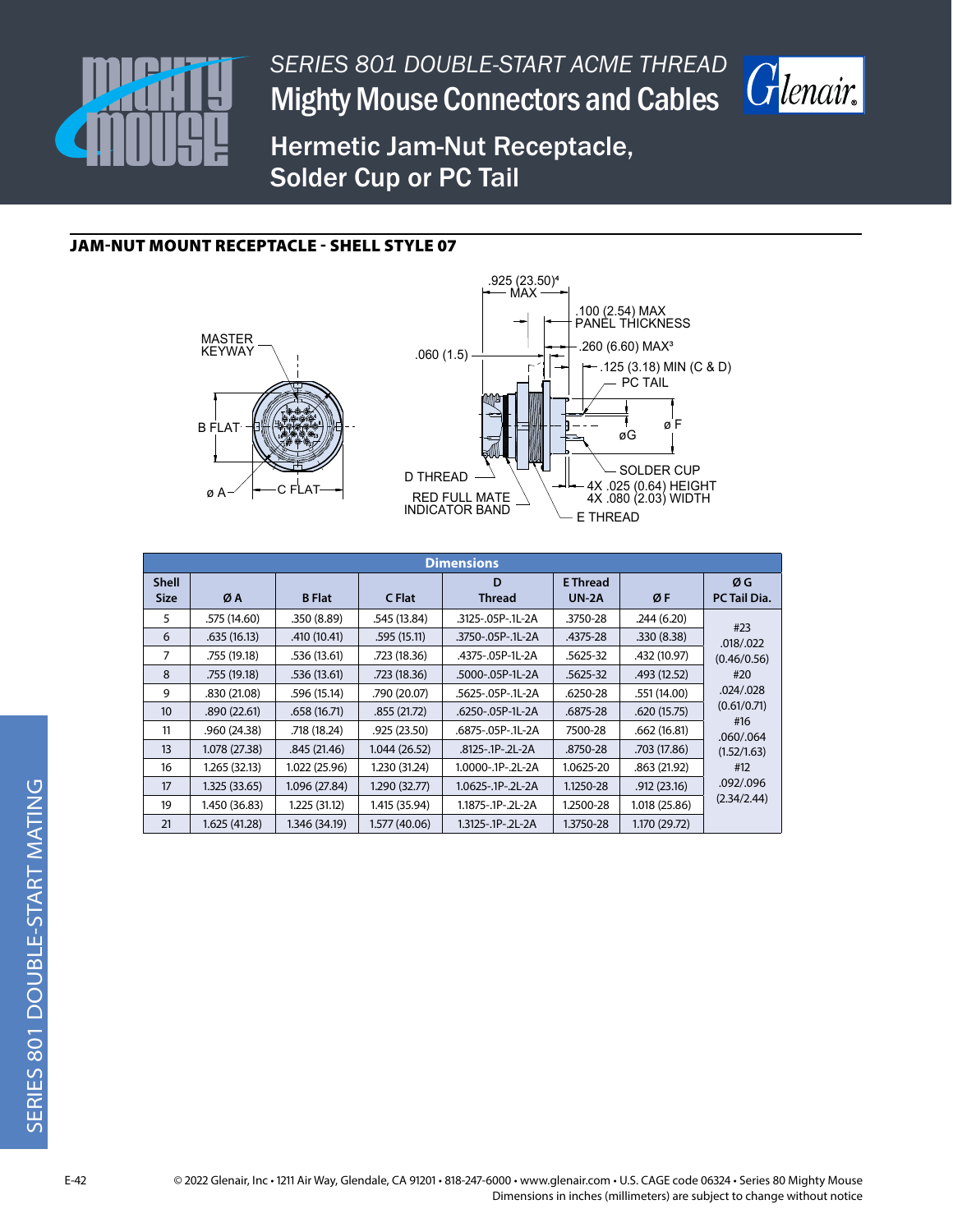



Hermetic Square Flange Receptacle, Solder Cup or PC Tail

### FRONT OR REAR, SQUARE FLANGE MOUNT - SHELL STYLE 02





| <b>Dimensions</b> |               |               |               |           |                    |                  |                          |  |  |  |  |
|-------------------|---------------|---------------|---------------|-----------|--------------------|------------------|--------------------------|--|--|--|--|
| <b>Shell Size</b> | A Sq          | <b>B</b> BSC  | ØC            | ØD        | E<br><b>Thread</b> | ØF               | ØG<br><b>PC Tail Dia</b> |  |  |  |  |
| 5                 | .530 (13.46)  | .363(9.22)    | .680 (17.27)  |           | .3125-.05P-.1L-2A  | $0.010$ $(.244)$ |                          |  |  |  |  |
| 6                 | .590 (14.99)  | .423 (10.74)  |               |           | .3750-.05P-.1L-2A  | $0.013$ $(.330)$ | #23<br>.018/.022         |  |  |  |  |
| 7                 | .650 (16.51)  | .483(12.27)   | .850 (21.59)  | .096/.091 | .4375-.05P-.1L-2A  | 0.017(0.432)     | (0.46/0.56)              |  |  |  |  |
| 8                 | .712 (18.08)  | .545(13.84)   | .938 (23.83)  |           | .5000-.05P-.1L-2A  | 0.019(0.493)     | #20                      |  |  |  |  |
| 9                 | .850 (21.59)  | .607(15.42)   | 1.125 (28.58) |           | .5625-.05P-.1L-2A  | $0.022$ (.551)   | .024/.028                |  |  |  |  |
| 10 <sup>10</sup>  | .890(22.61)   | .670 (17.02)  | 1.188 (30.18) |           | .6250-.05P-.1L-2A  | 0.024(.620)      | (0.61/0.71)              |  |  |  |  |
| 11                | .935 (23.75)  | .715 (18.16)  | 1.250 (31.75) |           | .6875-.05P-.1L-2A  | 0.026(.662)      | #16<br>.060/.064         |  |  |  |  |
| 13                | 1.030(26.16)  | .812 (20.62)  | 1.375 (34.92) |           | .8125-.1P-.2L-2A   | $0.028$ (.703)   | (1.52/1.63)              |  |  |  |  |
| 16                | 1.219 (30.96) | .981 (24.92)  | 1.625 (41.28) | .130/.126 | 1.0000-.1P-.2L-2A  | 0.034(.863)      | #12                      |  |  |  |  |
| 17                | 1.280 (32.51) | 1.060(26.92)  | 1.700 (43.18) |           | 1.0625-.1P-.2L-2A  | 0.036(.912)      | .092/.096                |  |  |  |  |
| 19                | 1.432 (36.37) | 1.191 (30.25) | 1.900 (48.26) |           | 1.1875-.1P-.2L-2A  | 0.040(1.018)     | (2.34/2.44)              |  |  |  |  |
| 21                | 1.565 (39.75) | 1.322 (33.58) | 2.100 (53.34) |           | 1.3125-.1P-.2L-2A  | 0.046(1.170)     |                          |  |  |  |  |